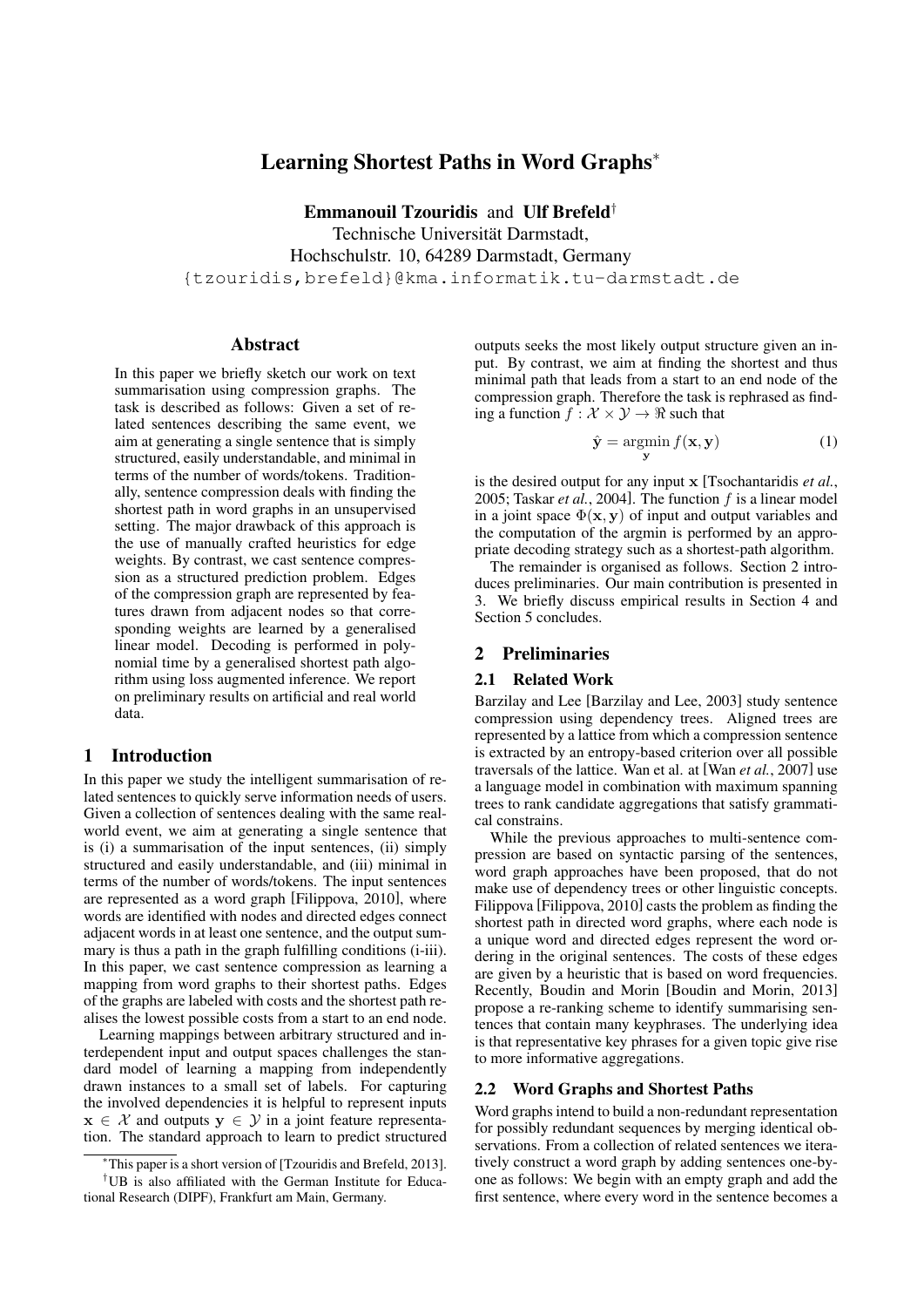

Figure 1: The word graph constructed from the sentences: "Yahoo in rumoured \$1.1bn bid to buy white-hot Tumblr", "Yahoo buys Tumblr as David Karp stays as CEO", "Yahoo to buy Tumblr for \$1.1bn". The corresponding shortest path is highlighted.

node and a directed edge connects nodes of adjacent words. Words from the next sentences are incorporated by creating a new node for the word or by mapping the word to the corresponding already existing node. A directed edge is inserted to connect the word to its predecessor. We continue until all sentences are incorporated.

Auxiliary words indicating the start (e.g,  $x_s$ ) and the end (e.g.,  $x_e$ ) of the sentence are added to the sentences. The sketched procedure merges identical words but preserves the structure of the sentences along the contained paths and the original sentences can often be reconstructed from the compressed representation. Fig. 1 shows related sentences and the corresponding word graph.

The described construction gives us a directed weighted graph  $x = (N, E)$ , where N is the set of nodes and E the set of edges. As every word graph x also defines the sets N and E, we will use  $N(\mathbf{x})$  and  $E(\mathbf{x})$  in the remainder to denote the set of nodes and edges of graph x, respectively. Every edge  $(x_i, x_j) \in E(\mathbf{x})$  is assigned a positive weight given by a cost function  $cost : (x_i, x_j) \mapsto \overline{\mathfrak{R}}^+$ . A path y in the graph  $x$  is a sequence of connected nodes of  $x$  and the cost of such a path is given by the sum of the edge costs for every edge that is on the path. Given the word graph x, the shortest path problem is finding the path in  $x$  from  $x_s$  to  $x_e$ with the lowest costs,

$$
\underset{\mathbf{y}}{\text{argmin}} \sum_{(x_i, x_y) \in N(\mathbf{x})} y_{ij} cost(x_i, x_{i+1}) \text{ s.t. } \mathbf{y} \in path(x_s, x_e).
$$

There exist many algorithms for computing shortest paths efficiently [Bellman, 1958; Ford, 1956; Dijkstra, 1959]. Usually, these methods are based on relaxation integer programming, where an approximation of the exact quantity is iteratively updated until it converges to the correct solution. Figure 1 shows an example that visualises the shortest path for a compression graph.

#### 3 Learning the Shortest Path

### 3.1 Representation

To learn the shortest path, we need to draw features from adjacent nodes in the word graph to learn the score of the connecting edge. Let  $x_i$  and  $x_j$  be connected nodes of the compression graph x, that is  $x_i, x_j \in N(\mathbf{x})$  and  $(x_i, x_j) \in E(\mathbf{x})$ . We represent the edge between  $x_i$  and  $x_j$ 

by a feature vector  $\phi(x_i, x_j)$ . A path in the graph is represented as an  $n \times n$  binary matrix y with  $n = |N(\mathbf{x})|$  and elements  $\{y_{ij}\}\$  given by  $y_{ij} = [[(x_i, x_j) \in path]]$  where  $[[z]]$  is the indicator function returning one if z is true and zero otherwise. The cost of using the edge  $(x_i, x_j)$  in a path is given by a linear combination of those features which is parameterised by w,

$$
cost(x_i, x_j) = \mathbf{w}^\top \phi(x_i, x_j).
$$

Replacing the constant costs by the parameterised ones, we arrive at the following objective function (ignoring the constraints for a moment) that can be rewritten as a generalised linear model.

$$
\sum_{(x_i, x_j) \in E(\mathbf{x})} y_{ij} \mathbf{w}^\top \phi(x_i, x_j) = \mathbf{w}^\top \Phi(\mathbf{x}, \mathbf{y}) = f(\mathbf{x}, \mathbf{y})
$$

Given a word graph x, the shortest path  $\hat{y}$  for a fixed parameter vector w can now be computed by

$$
\hat{\mathbf{y}} = \operatorname*{argmin}_{\mathbf{y}} f(\mathbf{x}, \mathbf{y}),
$$

where  $f$  is exactly the objective of the shortest path algorithm and the argmin consequently computed by an appropriate solver, such as Yen's algorithm [Yen, 1971].

# 3.2 Learning Shortest Paths with SVMs

In our setting, word graphs  $x \in \mathcal{X}$  and the best summarising sentence  $y \in \mathcal{Y}$  are represented jointly by a feature map  $\Phi(\mathbf{x}, \mathbf{y})$  that allows to capture multiple-way dependencies between inputs and outputs. We apply a generalised linear model  $f(\mathbf{x}, \mathbf{y}) = \mathbf{w}^\top \Phi(\mathbf{x}, \mathbf{y})$  to decode the shortest path

$$
\hat{\mathbf{y}} = \operatorname*{argmin}_{\mathbf{y}} f(\mathbf{x}, \mathbf{y}),
$$

where the quality of  $f$  is measured by the Hamming loss

$$
\Delta_H(\mathbf{y}, \hat{\mathbf{y}}) = \frac{1}{2} \sum_{(x_i, x_j) \in E(\mathbf{x})} [[y_{ij} \neq \hat{y}_{ij}]]
$$

that details the differences between the true y and the prediction  $\hat{y}$ , where [[·]] is again the indicator function from Section 3.1. Using the loss  $\Delta_H$ , structural support vector machines [Tsochantaridis *et al.*, 2005] minimise the regularised empirical risk

$$
\hat{R}[f] = ||f||^2 + \sum_{i=1}^m \Delta_H \left(\mathbf{y}, \operatorname*{argmin}_{\bar{\mathbf{y}}} f(\mathbf{x}, \bar{\mathbf{y}})\right).
$$

It is often beneficial to rescale the induced margin by the loss to implement the intuition that the confidence of rejecting a mistaken output is proportional to its error. Combining everything, we arrive at the following optimisation problem

$$
\min_{f,\boldsymbol{\xi}} \|f\|^2 + \sum_{i=1}^m \xi_i
$$
\n
$$
s.t. \ \forall i \forall \bar{\mathbf{y}} \neq \mathbf{y}_i : f(\mathbf{x}_i, \bar{\mathbf{y}}) - f(\mathbf{x}_i, \mathbf{y}_i) \ge \Delta_H(\mathbf{y}_i, \bar{\mathbf{y}}) - \xi_i
$$
\n
$$
\forall i : \xi_i \ge 0
$$

which can be solved in polynomial time by cutting planes. The idea behind cutting planes is to instantiate only a minimal subset of the exponentially many constrains. This is achieved by decoding for every training sample the shortest path using our current model, if this is not the correct path, then it is added to the constrains and the model is updated. If the decoded path is the correct one, we need to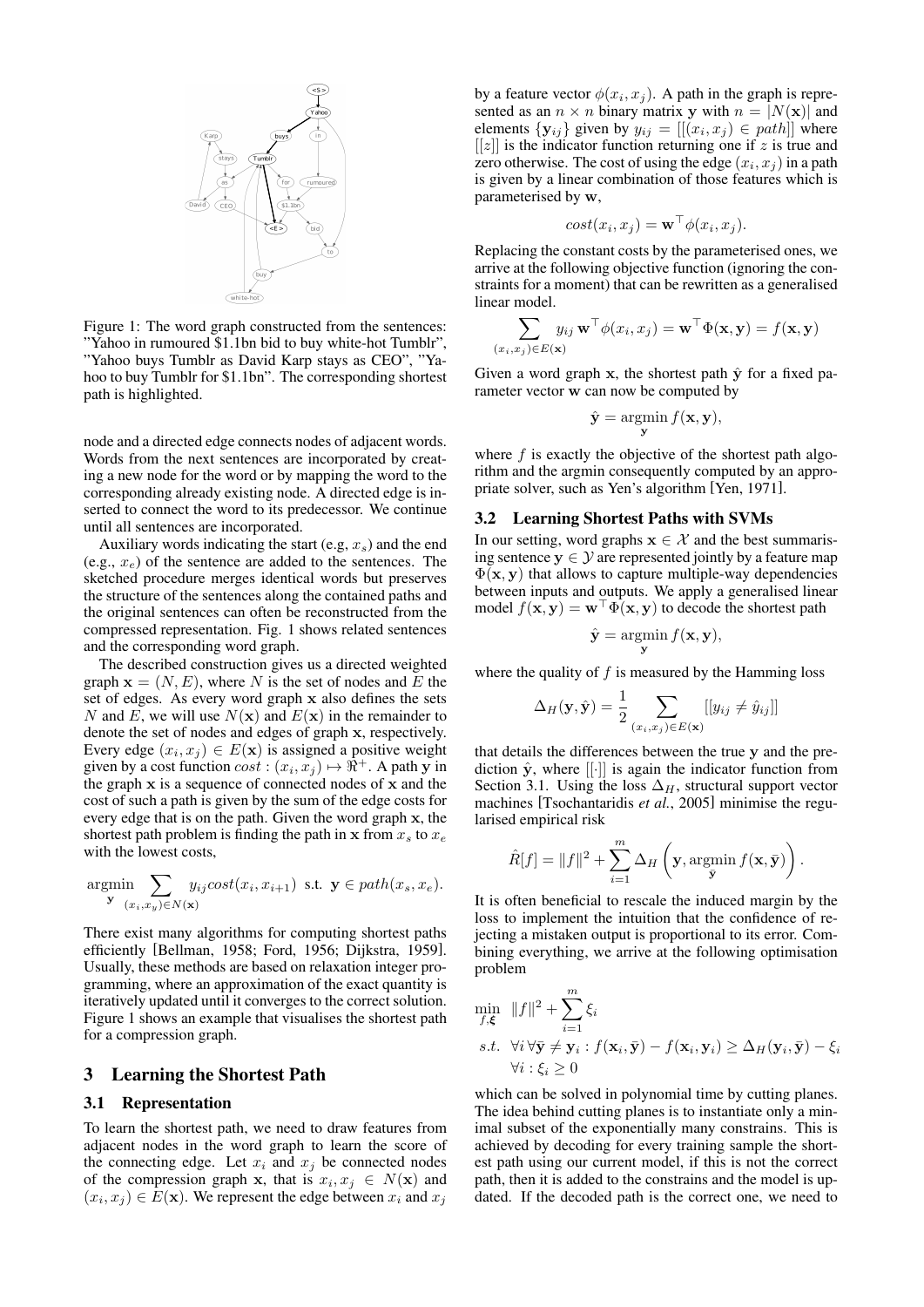decode the second best path to verify wether the associated margin constraint is fulfilled; if not, the pair is added to the constraints and the model is updated accordingly. Luckily, we do not need to rely on an expensive two-best shortest path algorithm but can compute the most strongly violated constraint directly via the cost function

$$
Q(\bar{\mathbf{y}}) = \Delta_H(\mathbf{y}_i, \bar{\mathbf{y}}) - \mathbf{w}^\top \Phi(\mathbf{x}_i, \bar{\mathbf{y}}) + \mathbf{w}^\top \Phi(\mathbf{x}_i, \mathbf{y}_i) \quad (2)
$$

that has to be maximised wrt y. The following proposition shows that we can equivalently solve a shortest path problem for finding the maximiser of Q.

Proposition 1 (Loss augmented inference for shortest path problems). *The maximum* y <sup>∗</sup> *of* Q *in Equation* (2) *can be equivalently computed by minimising a shortest path problem with*  $cost(x_i, x_j) = y_{ij} + \mathbf{w}^\top \phi(x_i, x_j)$ *.* 

*Proof.* Omitted for lack of space.

Given a parameter vector w and start and end nodes  $x_s$  and  $x_e$ , respectively, the optimisation of  $Q$  can be performed with the following linear program.

$$
\forall (j) = -\mu(y_i, y) \rightarrow \pm (\lambda_i, y) + \pm (\lambda_i, y) + \pm (\lambda_i, y) + \pm (\lambda_i, y) + \pm (\lambda_i, y) + \pm (\lambda_i, y) + \pm (\lambda_i, y) + \pm (\lambda_i, y) + \pm (\lambda_i, y) + \pm (\lambda_i, y) + \pm (\lambda_i, y) + \pm (\lambda_i, y) + \pm (\lambda_i, y) + \pm (\lambda_i, y) + \pm (\lambda_i, y) + \pm (\lambda_i, y) + \pm (\lambda_i, y) + \pm (\lambda_i, y) + \pm (\lambda_i, y) + \pm (\lambda_i, y) + \pm (\lambda_i, y) + \pm (\lambda_i, y) + \pm (\lambda_i, y) + \pm (\lambda_i, y) + \pm (\lambda_i, y) + \pm (\lambda_i, y) + \pm (\lambda_i, y) + \pm (\lambda_i, y) + \pm (\lambda_i, y) + \pm (\lambda_i, y) + \pm (\lambda_i, y) + \pm (\lambda_i, y) + \pm (\lambda_i, y) + \pm (\lambda_i, y) + \pm (\lambda_i, y) + \pm (\lambda_i, y) + \pm (\lambda_i, y) + \pm (\lambda_i, y) + \pm (\lambda_i, y) + \pm (\lambda_i, y) + \pm (\lambda_i, y) + \pm (\lambda_i, y) + \pm (\lambda_i, y) + \pm (\lambda_i, y) + \pm (\lambda_i, y) + \pm (\lambda_i, y) + \pm (\lambda_i, y) + \pm (\lambda_i, y) + \pm (\lambda_i, y) + \pm (\lambda_i, y) + \pm (\lambda_i, y) + \pm (\lambda_i, y) + \pm (\lambda_i, y) + \pm (\lambda_i, y) + \pm (\lambda_i, y) + \pm (\lambda_i, y) + \pm (\lambda_i, y) + \pm (\lambda_i, y) + \pm (\lambda_i, y) + \pm (\lambda_i, y) + \pm (\lambda_i, y) + \pm (\lambda_i, y) + \pm (\lambda_i, y) + \pm (\lambda_i, y) + \pm (\lambda_i, y) + \pm (\lambda_i, y) + \pm (\lambda_i, y) + \pm (\lambda_i, y) + \pm (\lambda_i, y) + \pm (\lambda_i, y) + \pm (\lambda_i, y) + \pm (\lambda_i, y) + \pm (\lambda_i, y) + \pm (\lambda_i, y) + \pm (\lambda_i, y) + \pm (\lambda_i, y) + \pm (\lambda_i, y) + \pm (\lambda_i, y) + \pm (\lambda_i, y) + \pm (\lambda_i, y) + \pm (\lambda_i, y) + \pm (\lambda_i, y) + \pm (\lambda_i,
$$

The first constraint guarantees that every inner node of the path must have as many incoming as outgoing edges, the second line of constraints guarantees the path to start in  $x_s$ and, analogously, the third line ensures that it terminates in  $x_e$ . The last line of constraints forces the edges of the path  $\bar{y}$  to move along existing paths of x.

## 4 Empirical Results

In this section, we empirically compare learning shortest paths to traditional unsupervised approaches. To this end, we also deploy a structural perceptron [Collins and Duffy, 2002; Altun *et al.*, 2003] as a special-case of the presented large-margin approach.

#### 4.1 Artificial Data

We generate artificial graphs with  $|N| \in \{10, 20, 30, 40\}$ nodes as follows. For every node in a graph, we sample the number of outgoing edges uniformly in the interval  $\left[\frac{|N|}{2}\right]$  $\frac{N}{2}$ , |N||, and for every edge, a receiving node is sampled uniformly from the remaining nodes. To annotate the optimal path we first draw its length uniformly in the interval  $\left[\frac{|N|}{2}\right]$  $\frac{N}{2}$ , |N|] and randomly select the respective number of nodes from  $N$ , while enforcing that every edge in the path is included in the graph as well.

To ensure that the optimal path is actually the one with lowest costs, edge features are sampled from a onedimensional Gaussian mixture distribution, where the generating component is chosen according to whether the respective edge lies on the the shortest path or not. That is, we introduce two Gaussian components  $G_{1,2}$ , so that



Figure 2: Performance on artificial data for perceptrons (top) and SVMs (bottom).

 $G_1(\mu_1, \sigma_1^2)$  while costs for all other edges are sampled from  $G_2(\mu_2, \sigma_2^2)$ .

The difficulty of the experimental setup is controlled by a parameter  $\alpha$  that measures the distance of the two means, i.e.,  $\alpha = |\mu_1 - \mu_2|$ . We sample the means from the following normal distributions  $\mu_1 \sim G(-\frac{\alpha}{2}, 0.1)$  and  $\mu_2 \sim G(\frac{\alpha}{2}, 0.1)$ . We use  $\sigma_1 = \sigma_2 = 0.01$  and report on averages over 100 repetitions. The results for perceptrons and SVMs are shown in Figure 2. The distance  $\alpha$  is depicted on the  $x$ -axis. The  $y$ -axis shows the top-one accuracy. The performance of both algorithms highly depends on the distance of the cost-generating components and the size of the graph. Both algorithms perform similarly.

## 4.2 News Headlines

The real-world data originates from titles of crawled news articles from several web sites on different days. We use categories *Technology, Sports, Business* and *General*. Related sets with more than 4 news headlines are manually identified and grouped together, and word graphs are built according to the procedure described in Section 2.2. Ground truth is annotated manually by selecting the best sentence among the 20 shortest paths computed by Yen's algorithm [Yen, 1971] using frequencies as edge weights. This process leaves us with 87 training examples.

We intend to learn the costs for the edges that give rise to the optimal compression of the training graphs and compare our algorithms to the unsupervised approach presented in [Filippova, 2010] that uses  $(\#(x_1) + \#(x_2)) / \#(x_1, x_2)$  as edge weights. We devise two different sets of features. The first feature representation consists of only two features that are inspired by the heuristic. That is, for an edge  $(x_i, x_j)$ , we use

$$
\phi_1(x_i, x_j) = \left(\frac{\#(x_1)}{\#(x_1, x_2)}, \frac{\#(x_2)}{\#(x_1, x_2)}\right)^\top,
$$

where  $#$  denotes the frequency of nodes and edges, respectively. The second feature representation which is again inspired by [Filippova, 2010] and uses the ingredients of the heuristic instead of precomputing the surrogates to have the